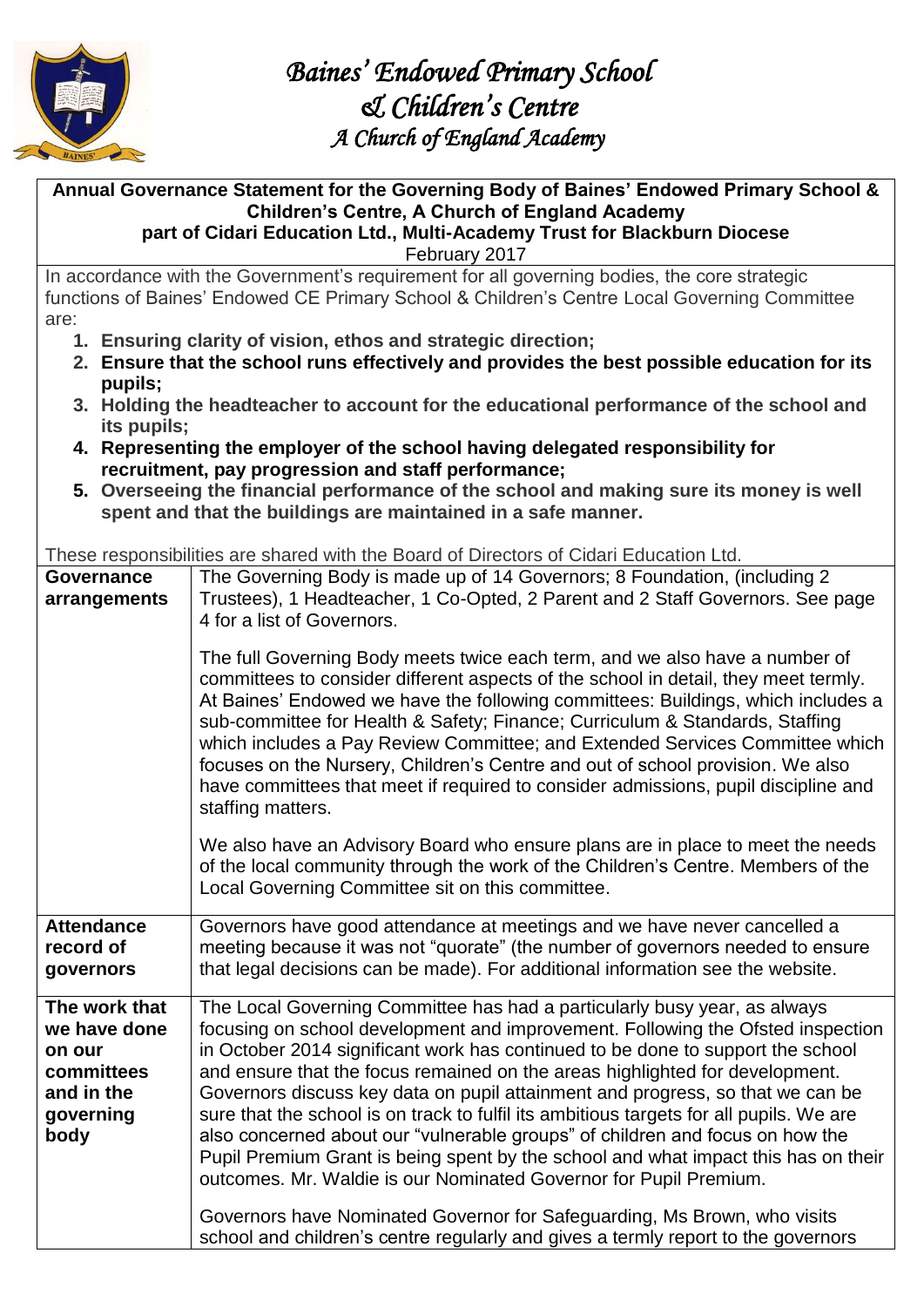

about any safeguarding matters.

The Curriculum & Standards Committee (chaired by Adele Langford) have continued to monitor the effectiveness of standards, teaching, curriculum and the wellbeing of pupils. They reviewed the impact of our new curriculum introduced in 2014 and assessment procedures introduced in 2015. They regularly invite subject leaders to their meetings so they can look in more depth at specific areas of focus. They also benchmark our data against targets, previous years and nationally to ensure standards and expectations are high and are able to be closely scrutinised.

The Staffing Committee (chaired by Sue Brown) continue to ensure correct balances of staffing levels are maintained and that relevant professional development is taking place. They look at staffing across the whole site and are involved in appointment and performance review processes.

The Buildings Committee (chaired by Steve Whitworth) look at the maintenance and potential development of the school and children's centre premises. Recent work included remodelling the front of school, refurbishing children's toilets and renewing damp proofing in some classrooms. This year the focus will be on damp proofing in five further classrooms and replacing the fencing at the front of school to safeguard both pupils and the site. Mr Waldie leads our Health and Safety Committee who carry out termly checks of the premises with the School Business Manager and Site Manager in attendance.

The Finance Committee (chaired by Kath Montgomery) ensures that the budget is managed effectively and improvements are continuous. The Governors bring a wide variety of expertise to the school and this helps to ensure that both school and children's centre maintain a strong financial position. Early in the summer term, the Finance Committee approved the 2016/17 budget plan for the school, centre and nursery: we are pleased to report that we remain in a healthy position financially. Sadly, due to budget restraints, the Governors have had to consult on and make staff redundancies this year.

The Extended Services Committee (chaired by Kath Montgomery) oversees the strategic planning for the Children's Centre, Nursery and before and after school facilities ensuring that the provision meets the needs of our stakeholders. This year focus has been on supporting families from our most disadvantaged communities to access services, supporting children who are in need or subject to a child protection plan and developing early literacy skills through positive parenting.

One of the roles our governors undertake is to agree and monitor our development plan. Priorities are identified from an analysis of data which highlights areas to improve across school, nursery and children's centre. We also have a more focused Raising Attainment Plan; Governors receive weekly updates on our progress against this specific plan. Governors are involved in reviewing and agreeing school policies, many of these are made available on the school website. We discussed and approved the school's pupil admission number for 2017 along with the school's holiday pattern. The Governors recognise the need to consider the impact this has on parents, particularly those with children attending other local schools to ensure it does not increase the need for our pupils to take time out of school during the term.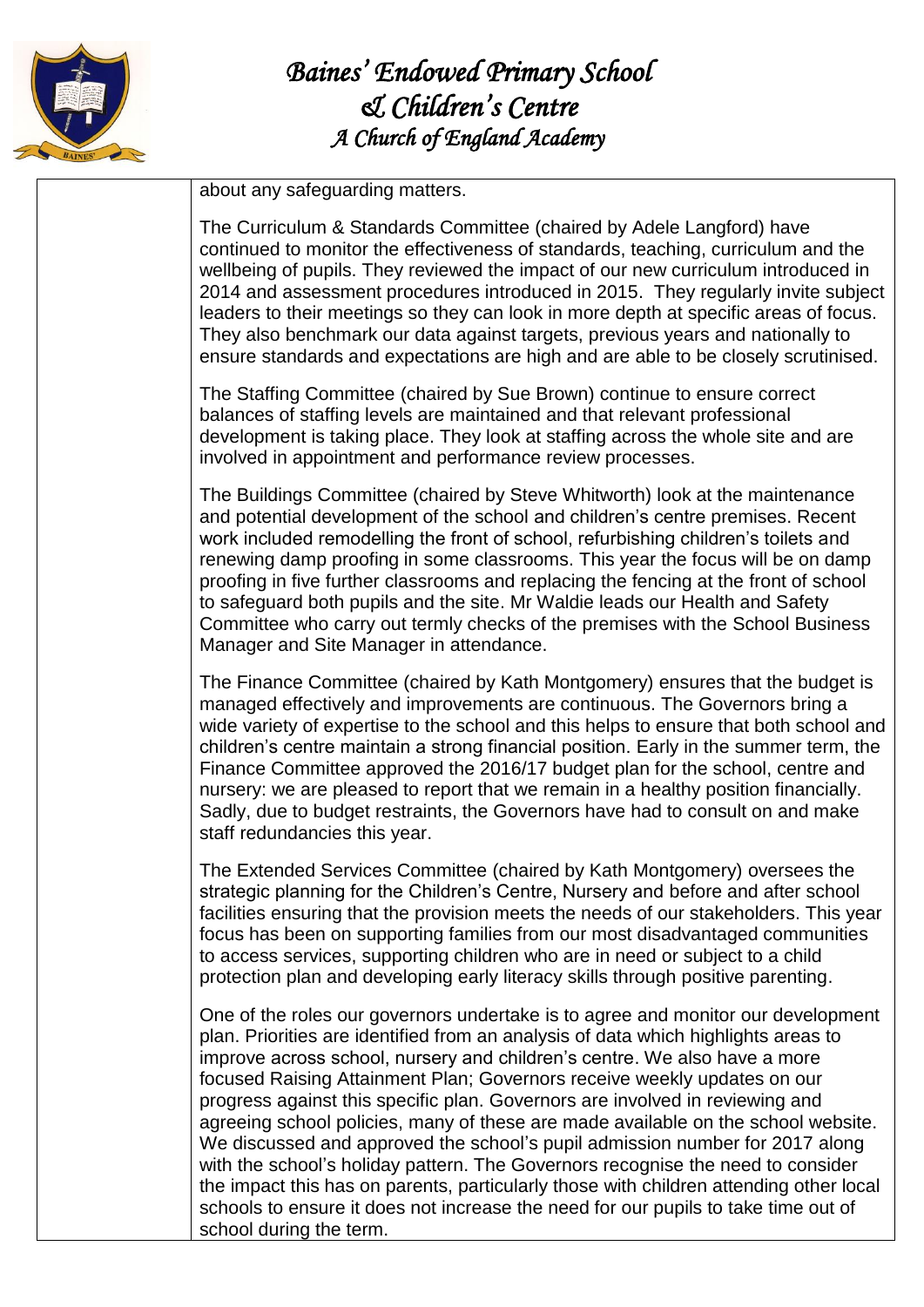

|                                                 | Minutes of Governing Body and Committee meetings are public documents, if you<br>would like to see any of the minutes of our meetings please contact the<br>Headteacher, Miss Snape.                                                                                                                                                                     |
|-------------------------------------------------|----------------------------------------------------------------------------------------------------------------------------------------------------------------------------------------------------------------------------------------------------------------------------------------------------------------------------------------------------------|
| <b>Future plans</b><br>for the<br>governors     | The main focus for the Governing Body, alongside Cidari Multi Academy Trust, will<br>be to support the school's ongoing journey to having a "Good" Ofsted grading and<br>eventually an "Outstanding" one.                                                                                                                                                |
|                                                 | We will also continue to monitor the curriculum and review ongoing assessment<br>data. Governors will continue to visit the school regularly and report back to<br>committees on the progress made.                                                                                                                                                      |
|                                                 | Plans to develop the school building and site further will receive our ongoing<br>attention. Governors face a challenging budget in 2017 and so plans to make<br>efficiencies are going to be a key focus.                                                                                                                                               |
|                                                 | This year Governors will take a key role in the appointment of a new Headteacher.                                                                                                                                                                                                                                                                        |
| How you can<br>contact the<br>governing<br>body | We always welcome suggestions, feedback and ideas from parents – please<br>contact the School Business Manager, Mrs Cooke, via the school office. You can<br>see the full list of governors; their attendance at meetings; minutes of governing<br>body meetings and more information about what we do, on the Governors' page of<br>the school website. |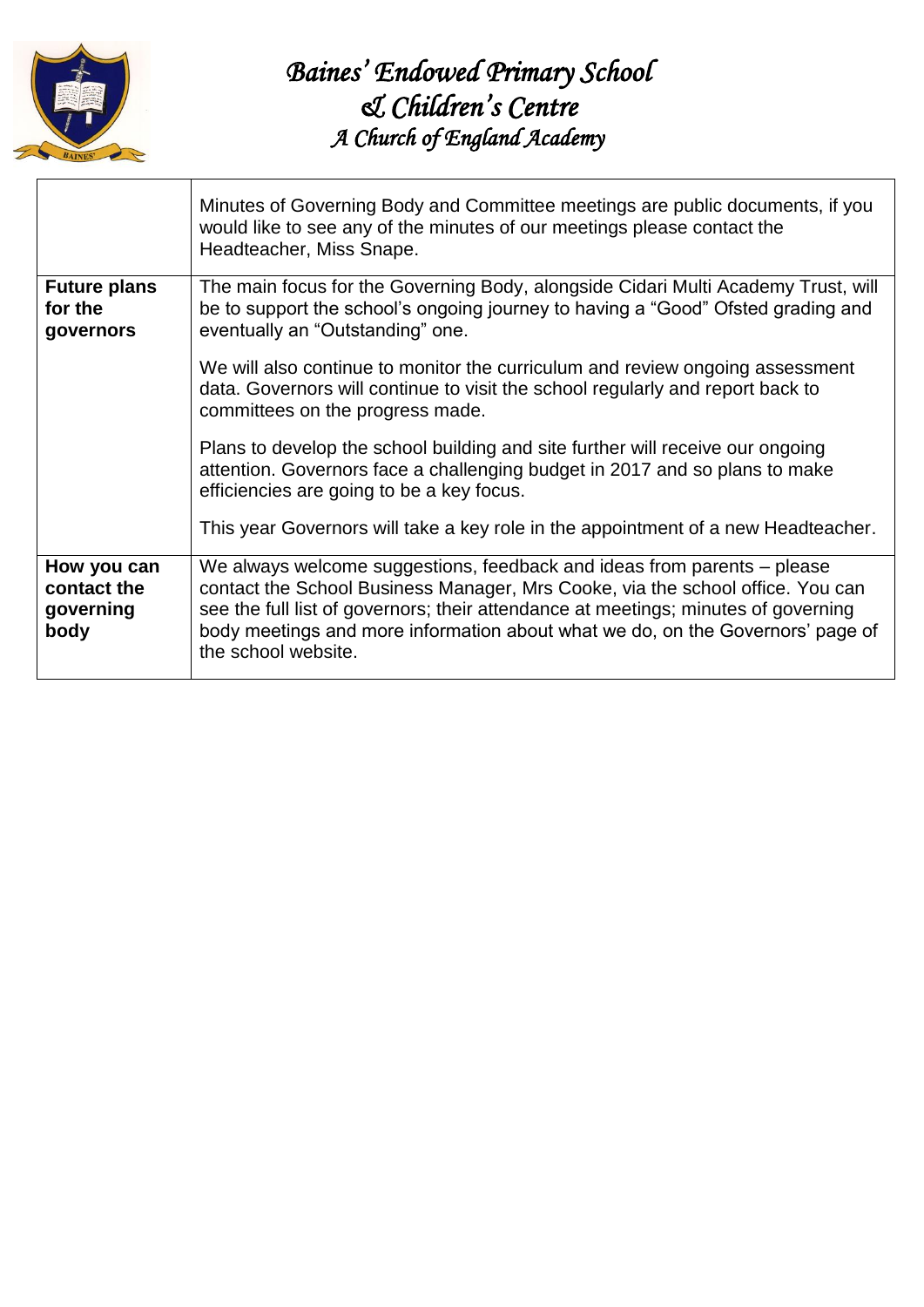

#### **Local Governing Committee Members 2016-17**

| <b>Governor</b>                                           | Category                      | <b>Membership</b><br>start | <b>Start of</b><br><b>Current</b><br><b>Office</b> | End of<br><b>Current</b><br><b>Office</b> |
|-----------------------------------------------------------|-------------------------------|----------------------------|----------------------------------------------------|-------------------------------------------|
| Mrs. Adele Langford (Chair of Governors, Training Link)   | <b>Foundation Governor</b>    | 10/10/2005                 | 10/10/2013                                         | 09/10/2017                                |
| Ms. Susan Brown (Vice Chair, Safeguarding, Anti Bullying) | <b>Foundation Governor</b>    | 24/01/2002                 | 01/09/2015                                         | 31/08/2019                                |
| Mrs. Diane Emery (Drug Awareness, RE/worship)             | <b>Foundation Governor</b>    | 25/10/2003                 | 01/06/2015                                         | 31/05/2019                                |
| Vacant - Vicar of St. Paul's                              | <b>Foundation Governor</b>    |                            |                                                    |                                           |
| Miss Jacqueline Cookson (English)                         | Foundation Governor (Trustee) | 01/09/2016                 | 01/09/2016                                         | 31/08/2020                                |
| Mrs. Kathleen Montgomery (Performance Management)         | Foundation Governor (Trustee) | 18/12/1999                 | 01/11/2015                                         | 31/10/2019                                |
| Mrs. Christina Devine                                     | <b>Foundation Governor</b>    | 04/02/2016                 | 04/02/2016                                         | 03/02/2020                                |
| Mr. Stephen Whitworth (Health & Safety)                   | <b>Foundation Governor</b>    | 25/10/1998                 | 01/06/2014                                         | 31/05/2018                                |
| Mrs. Anne Clark (Maths)                                   | Co-opted Governor             | 25/10/1998                 | 01/11/2015                                         | 31/10/2019                                |
| Mrs. Louise Noteboom (PE and SEN)                         | <b>Parent Governor</b>        | 21/10/2013                 | 21/10/2013                                         | 20/10/2017                                |
| Mr. Brian Waldie (Pupil Premium and Equalities)           | <b>Parent Governor</b>        | 21/10/2013                 | 21/10/2013                                         | 20/10/2017                                |
| Mrs. Sally-Anne Watkins (SRE)                             | <b>Staff Governor</b>         | 18/03/2016                 | 18/03/2016                                         | 17/03/2020                                |
| Mr. Huw Rose                                              | <b>Staff Governor</b>         | 14/03/2014                 | 14/03/2014                                         | 13/03/2018                                |
| Miss Joanne Snape (ex officio)                            | Headteacher                   | 01/01/2009                 | 01/01/2009                                         | 31/12/2016                                |